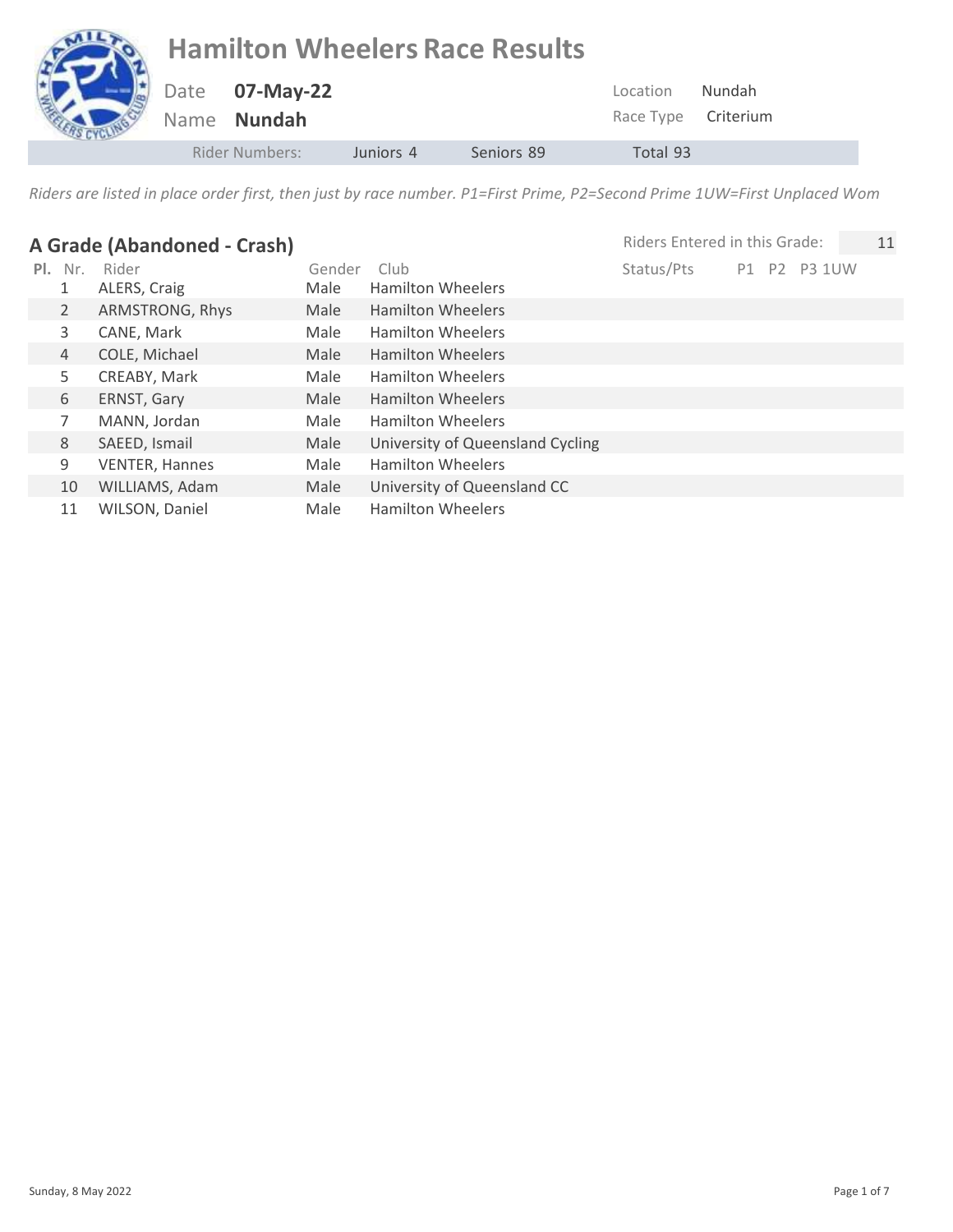| <b>B</b> Grade |                |                        |             | Riders Entered in this Grade: |            |              |  |              |  |
|----------------|----------------|------------------------|-------------|-------------------------------|------------|--------------|--|--------------|--|
|                |                | Pl. Nr. Rider          | Gender Club |                               | Status/Pts |              |  | P1 P2 P3 1UW |  |
| 1              | 8              | <b>FARRELL, Liam</b>   | Male        | <b>Hamilton Wheelers</b>      |            |              |  |              |  |
| 2              | $\overline{2}$ | <b>ARCHER, Michael</b> | Male        | <b>Hamilton Wheelers</b>      |            |              |  |              |  |
| 3              | 15             | HOOD, Toby             | Male        | <b>Balmoral CC</b>            |            |              |  |              |  |
| 4              | 23             | MOOY, Robbie           | Male        | <b>Hamilton Wheelers</b>      |            | $\mathbf{1}$ |  |              |  |
|                | $\mathbf 1$    | <b>ANTHONY, Rick</b>   | Male        | <b>Brisbane Cycling Club</b>  |            |              |  |              |  |
|                | $\overline{3}$ | BURGESS, Jayden        | Male        | <b>Brisbane Cycling Club</b>  |            |              |  |              |  |
|                | $\overline{4}$ | <b>BURTON, Scott</b>   | Male        | <b>Hamilton Wheelers</b>      |            |              |  |              |  |
|                | 5              | CAMPBELL, Nathan       | Male        | <b>Hamilton Wheelers</b>      |            |              |  |              |  |
|                | 6              | COWIE, Brendan         | Male        | <b>Hamilton Wheelers</b>      | <b>DNF</b> |              |  |              |  |
|                | $\overline{7}$ | DEVANTIER, Sheldon     | Male        | <b>Hamilton Wheelers</b>      |            |              |  |              |  |
|                | 9              | FORBES, Warren         | Male        | <b>Hamilton Wheelers</b>      | <b>DNF</b> |              |  |              |  |
|                | 10             | FRINO, Clint           | Male        | Lifecycle Cycling Club        |            |              |  |              |  |
|                | 11             | Gilfedder, Alexander   | Male        | <b>Balmoral Cycling Club</b>  |            |              |  |              |  |
|                | 12             | GRASSO, Daniel         | Male        | <b>Hamilton Wheelers</b>      |            |              |  |              |  |
|                | 13             | HAYTER, Michael        | Male        | <b>Hamilton Wheelers</b>      |            |              |  |              |  |
|                | 14             | HINDS, Mark            | Male        | <b>Brisbane Cycling Club</b>  |            |              |  |              |  |
|                | 16             | HUANG, Junjie          | Male        | Moreton Bay Cycling Club      |            |              |  |              |  |
|                | 17             | JOEBGES, Philipp       | Male        | Lifecycle Cycling Club        |            |              |  |              |  |
|                | 18             | KELLY, Peter           | Male        | <b>Hamilton Wheelers</b>      |            |              |  |              |  |
|                | 19             | LEWIS, Steve           | Male        | Lifecycle Cycling Club        |            |              |  |              |  |
|                | 20             | MAHONEY, Jeremy        | Male        | <b>Hamilton Wheelers</b>      |            |              |  |              |  |
|                | 21             | MASTERS, Joey          | Male        | <b>Hamilton Wheelers</b>      | <b>DNF</b> |              |  |              |  |
|                | 22             | MITCHELL, Jerome       | Male        | <b>Balmoral Cycle Club</b>    |            |              |  |              |  |
|                | 24             | OCHOA, Esteban         | Male        | Lifecycle Cycling Club        |            |              |  |              |  |
|                | 25             | PEARN, Joshua          | Male        | Lifecycle Cycling Club        |            |              |  |              |  |
|                | 26             | ROWAN, Grant           | Male        | <b>Hamilton Wheelers</b>      |            |              |  |              |  |
|                | 27             | VICKERS, Henry         | Male        | <b>Brisbane Cycling Club</b>  | <b>DNF</b> |              |  |              |  |
|                | 28             | WEATHERLEY, Allan      | Male        | <b>Hamilton Wheelers</b>      |            |              |  |              |  |
|                | 29             | PRENZLER, Elwyn        | Male        | <b>Hamilton Wheelers</b>      |            |              |  |              |  |
|                | 30             | REDDACLIFF, Gary       | Male        | <b>Hamilton Wheelers</b>      |            |              |  |              |  |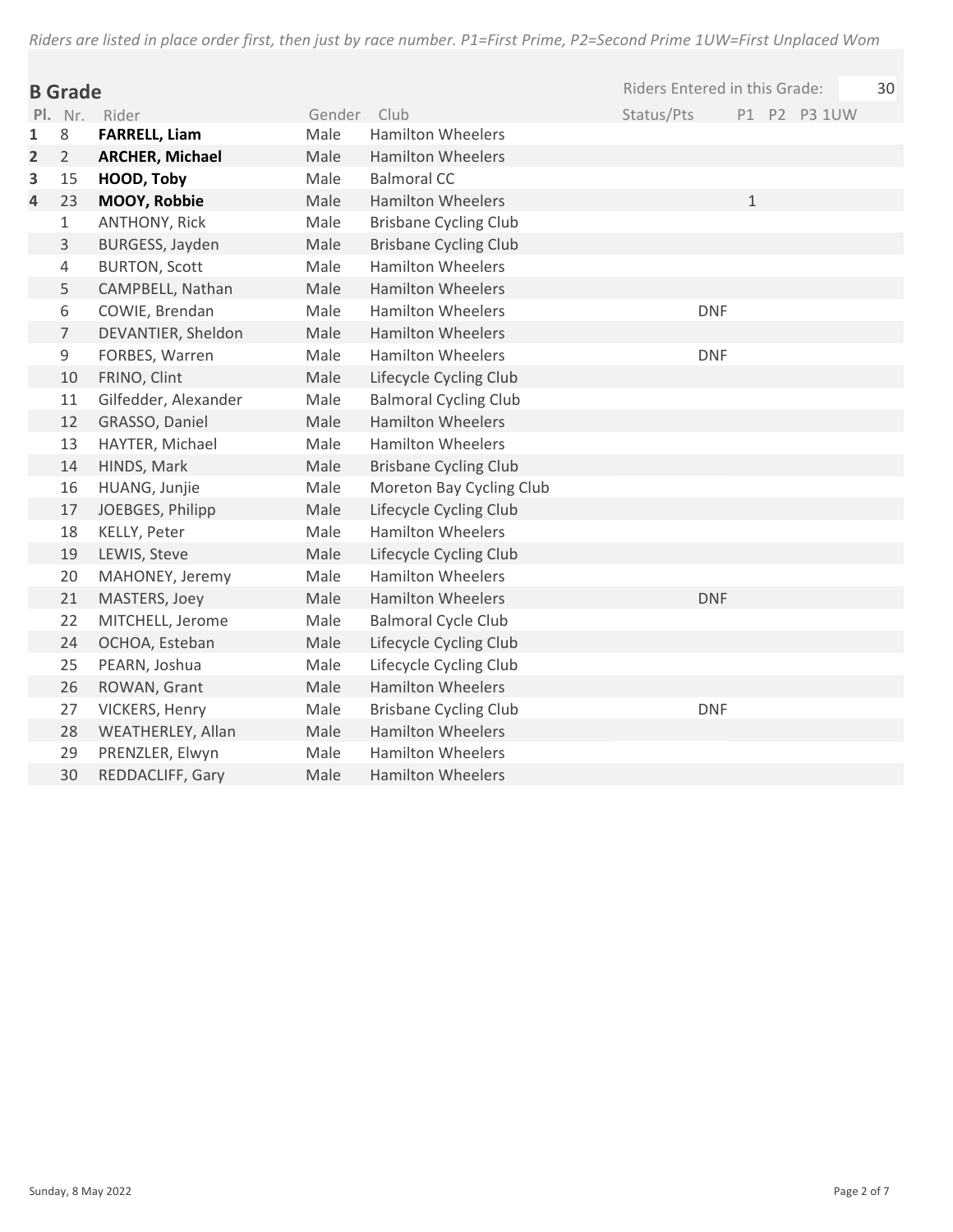|                | C Grade        |                      |        |                              | Riders Entered in this Grade: |   |              | 21 |
|----------------|----------------|----------------------|--------|------------------------------|-------------------------------|---|--------------|----|
| PI.            | Nr.            | Rider                | Gender | Club                         | Status/Pts                    |   | P1 P2 P3 1UW |    |
| 1              | 21             | WISEMAN, Jake        | Male   | Lifecycle Cycling Club       |                               |   |              |    |
| $\overline{2}$ | $\overline{2}$ | <b>BRADLEY, Luke</b> | Male   | <b>Hamilton Wheelers</b>     |                               |   |              |    |
| 3              | 16             | <b>RASKER, Kim</b>   | Female | <b>Hamilton Wheelers</b>     |                               |   |              |    |
| 4              | 4              | <b>CHANDLER, lan</b> | Male   | <b>Hamilton Wheelers</b>     |                               |   |              |    |
|                | 14             | <b>NORMAN, Matt</b>  | Male   | <b>Hamilton Wheelers</b>     |                               | 1 |              |    |
|                | $\mathbf{1}$   | BIGGS, Warren        | Male   | <b>Brisbane Cycling Club</b> |                               |   |              |    |
|                | 3              | CATLIN, Julie        | Female | <b>Hamilton Wheelers</b>     |                               |   |              |    |
|                | 5              | CHESSWAS, Helen      | Female | <b>Balmoral Cycle Club</b>   |                               |   |              |    |
|                | 6              | CORNISH, Scott       | Male   | <b>Hamilton Wheelers</b>     |                               |   |              |    |
|                | $\overline{7}$ | DENG, Wen            | Male   | University of Queensland CC  |                               |   |              |    |
|                | 8              | FLESSER, Kim         | Male   | <b>Hamilton Wheelers</b>     |                               |   |              |    |
|                | 9              | GRECO, Paige         | Female | port adelaide                |                               |   |              |    |
|                | 10             | HEEREMANS, Olaf      | Male   | <b>Hamilton Wheelers</b>     |                               |   |              |    |
|                | 11             | MCFARLANE, Michael   | Male   | <b>Hamilton Wheelers</b>     |                               |   |              |    |
|                | 12             | MCLENNAN, Mark       | Male   | <b>Hamilton Wheelers</b>     |                               |   |              |    |
|                | 13             | NGUYEN, Andrew       | Male   | <b>ADF Cycling</b>           |                               |   |              |    |
|                | 15             | PEARSON, John        | Male   | <b>Hamilton Wheelers</b>     |                               |   |              |    |
|                | 17             | RINAUDO, Nick        | Male   | <b>Hamilton Wheelers</b>     |                               |   |              |    |
|                | 18             | SINCLAIR, Norm       | Male   | <b>Hamilton Wheelers</b>     |                               |   |              |    |
|                | 19             | STICKLEY, Owen       | Male   | <b>Hamilton Wheelers</b>     |                               |   |              |    |
|                | 20             | TSEN, Ren han        | Male   | <b>Hamilton Wheelers</b>     |                               |   |              |    |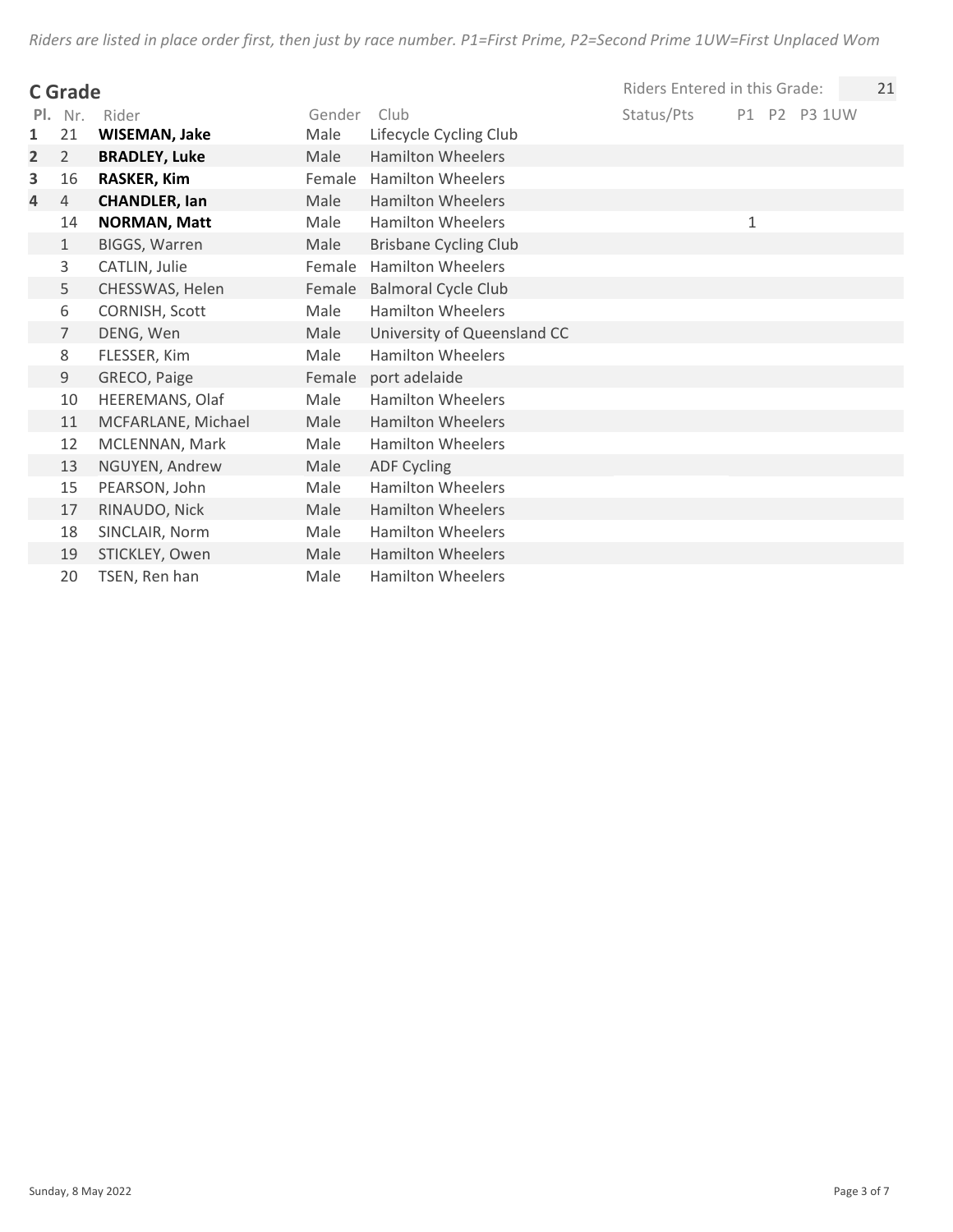|                         | D Grade        |                          |             |                                    | Riders Entered in this Grade: |   |              | 24 |
|-------------------------|----------------|--------------------------|-------------|------------------------------------|-------------------------------|---|--------------|----|
|                         |                | Pl. Nr. Rider            | Gender Club |                                    | Status/Pts                    |   | P1 P2 P3 1UW |    |
| 1                       | 23             | <b>WHALLEY, Dean</b>     | Male        | <b>Hamilton Wheelers</b>           |                               | 1 |              |    |
| $\overline{\mathbf{2}}$ | 14             | <b>PARSLOW, Dave</b>     | Male        | Lifecycle                          |                               |   |              |    |
| 3                       | 18             | <b>RAFTER, Tannae</b>    |             | Female Hamilton Wheelers           |                               |   |              |    |
| 4                       | 6              | <b>EDWARDS, Michael</b>  | Male        | <b>Hamilton Wheelers</b>           |                               |   |              |    |
| 5                       | 19             | ROWAN, Juliana           | Female      | <b>Hamilton Wheelers</b>           |                               |   |              |    |
|                         | $\mathbf{1}$   | <b>BARKLE, Carly</b>     |             | Female Hamilton Wheelers           |                               |   |              |    |
|                         | $\overline{2}$ | <b>BENJAMIN, Lise</b>    |             | Female University of Queensland CC |                               |   |              |    |
|                         | 3              | <b>BROWN, Craig</b>      | Male        | <b>Brisbane Cycling Club</b>       |                               |   |              |    |
|                         | 4              | COLE, Katherine          | Female      | <b>Hamilton Wheelers</b>           |                               |   |              |    |
|                         | 5              | DAWSON, Grant            | Male        | <b>Hamilton Wheelers</b>           |                               |   |              |    |
|                         | 7              | FARRINGTON, Paul         | Male        | <b>Hamilton Wheelers</b>           | <b>DNF</b>                    |   |              |    |
|                         | 8              | HARKNESS, Colin          | Male        | <b>STARTER PACK</b>                |                               |   |              |    |
|                         | 9              | HOWKINS, Colin           | Male        | <b>Hamilton Wheelers</b>           |                               |   |              |    |
|                         | 10             | KENNEDY, Jason           | Male        | <b>Hamilton Wheelers</b>           |                               |   |              |    |
|                         | 11             | LEME, Diego              | Male        | Trial 4 Week Membership            |                               |   |              |    |
|                         | 12             | MCDONNELL, Jaxon         | Male        | <b>Hamilton Wheelers</b>           |                               |   |              |    |
|                         | 13             | MOON, Geoff              | Male        | <b>Hamilton Wheelers</b>           | <b>DNF</b>                    |   |              |    |
|                         | 15             | PEACOCK, Andrew          | Male        | <b>Hamilton Wheelers</b>           | <b>DNF</b>                    |   |              |    |
|                         | 16             | POTTS, Darren            | Male        | <b>Hamilton Wheelers</b>           |                               |   |              |    |
|                         | 17             | PUIE, Arthur             | Male        | <b>Hamilton Wheelers</b>           |                               |   |              |    |
|                         | 20             | SPIES, Zahn              | Male        | Trial 4 Week Membership            |                               |   |              |    |
|                         | 21             | SVANBERG, Ric            | Male        | <b>Hamilton Wheelers</b>           |                               |   |              |    |
|                         | 22             | <b>TURNBULL, Michael</b> | Male        | <b>Hamilton Wheelers</b>           |                               |   |              |    |
|                         | 24             | WILSON, Wayne            | Male        | <b>Hamilton Wheelers</b>           |                               |   |              |    |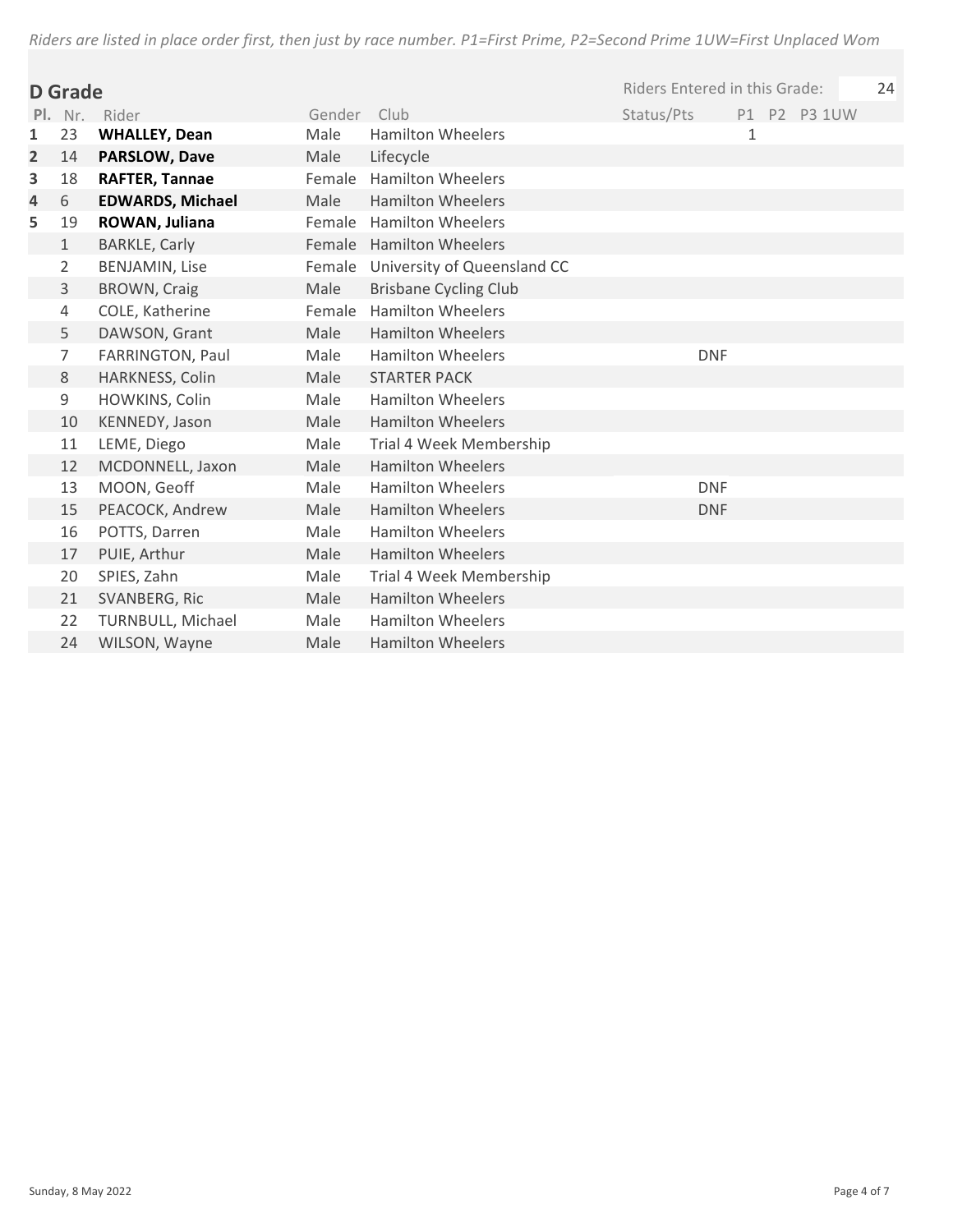## **E Grade (unable to start)**

|   | <b>Pl.</b> Nr. Rider<br>1 ALEXANDER, Andrea | Gender Club | Female Hamilton Wheelers | Status/Pts | P1 P2 P3 |  |
|---|---------------------------------------------|-------------|--------------------------|------------|----------|--|
|   | MCINNES, Sharon                             |             | Female Ipswich CC        |            |          |  |
| 3 | PRENDERGAST, Geoffrey                       |             | Male Hamilton Wheelers   |            |          |  |

Sunday, 8 May 2022 **Page 5 of 7** Page 5 of 7

 $P1$  P2 P3 1UW Riders Entered in this Grade: 3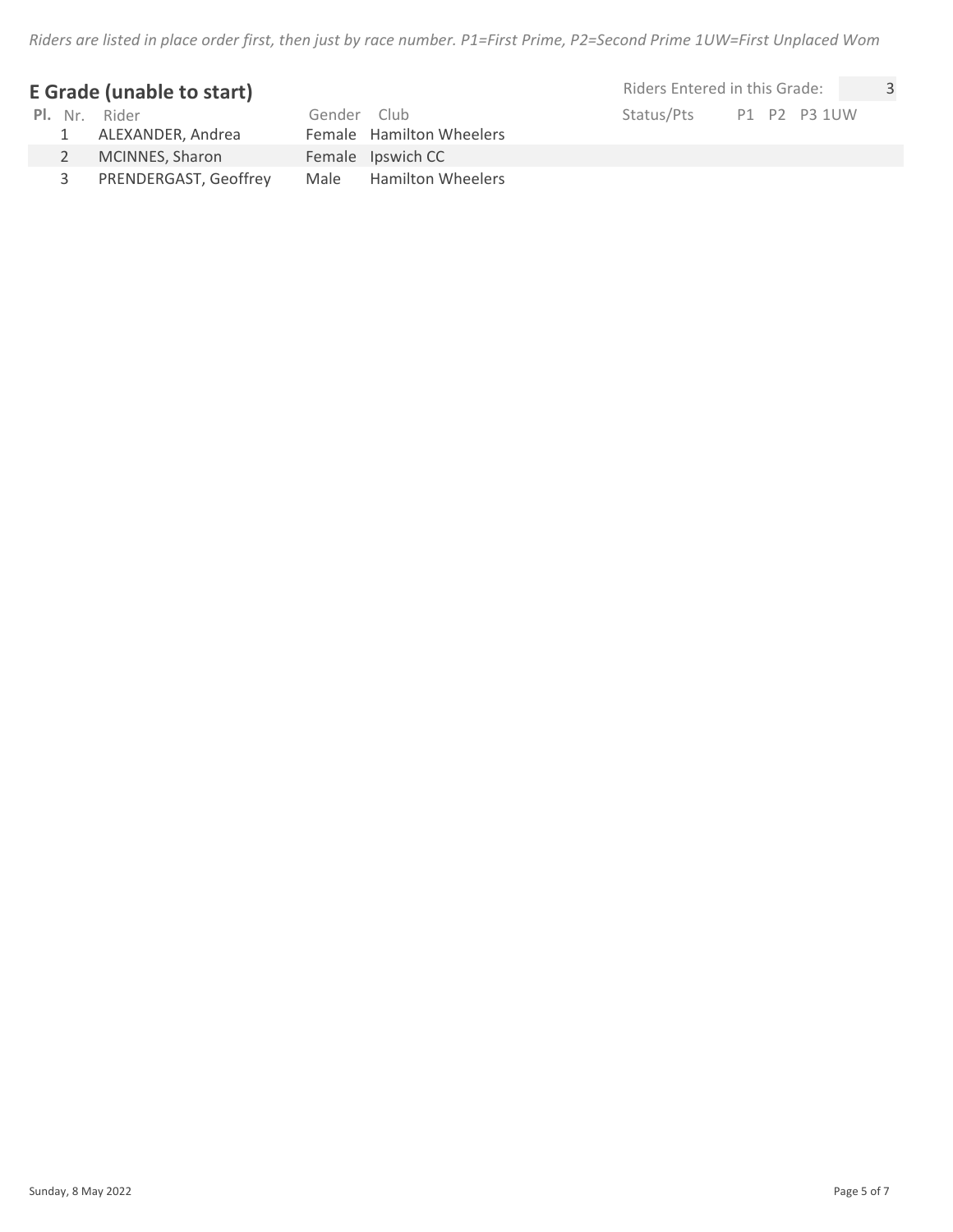|             | <b>Juniors C</b> |                        |        |                          | Riders Entered in this Grade: |              | $\overline{4}$ |
|-------------|------------------|------------------------|--------|--------------------------|-------------------------------|--------------|----------------|
|             | Pl. Nr.          | Rider                  | Gender | Club                     | Status/Pts                    | P1 P2 P3 1UW |                |
| $1 \quad 1$ |                  | <b>MCDONNELL, Kody</b> | Male   | <b>Hamilton Wheelers</b> |                               |              |                |
| $2 \quad 3$ |                  | LIU, Alvin             | Male   | <b>Hamilton Wheelers</b> |                               |              |                |
| $3 \quad 4$ |                  | POZZEBON, Luca         | Male   | <b>Hamilton Wheelers</b> |                               |              |                |
| 4 2         |                  | <b>COWIE, Hamish</b>   | Male   | <b>Hamilton Wheelers</b> |                               |              |                |